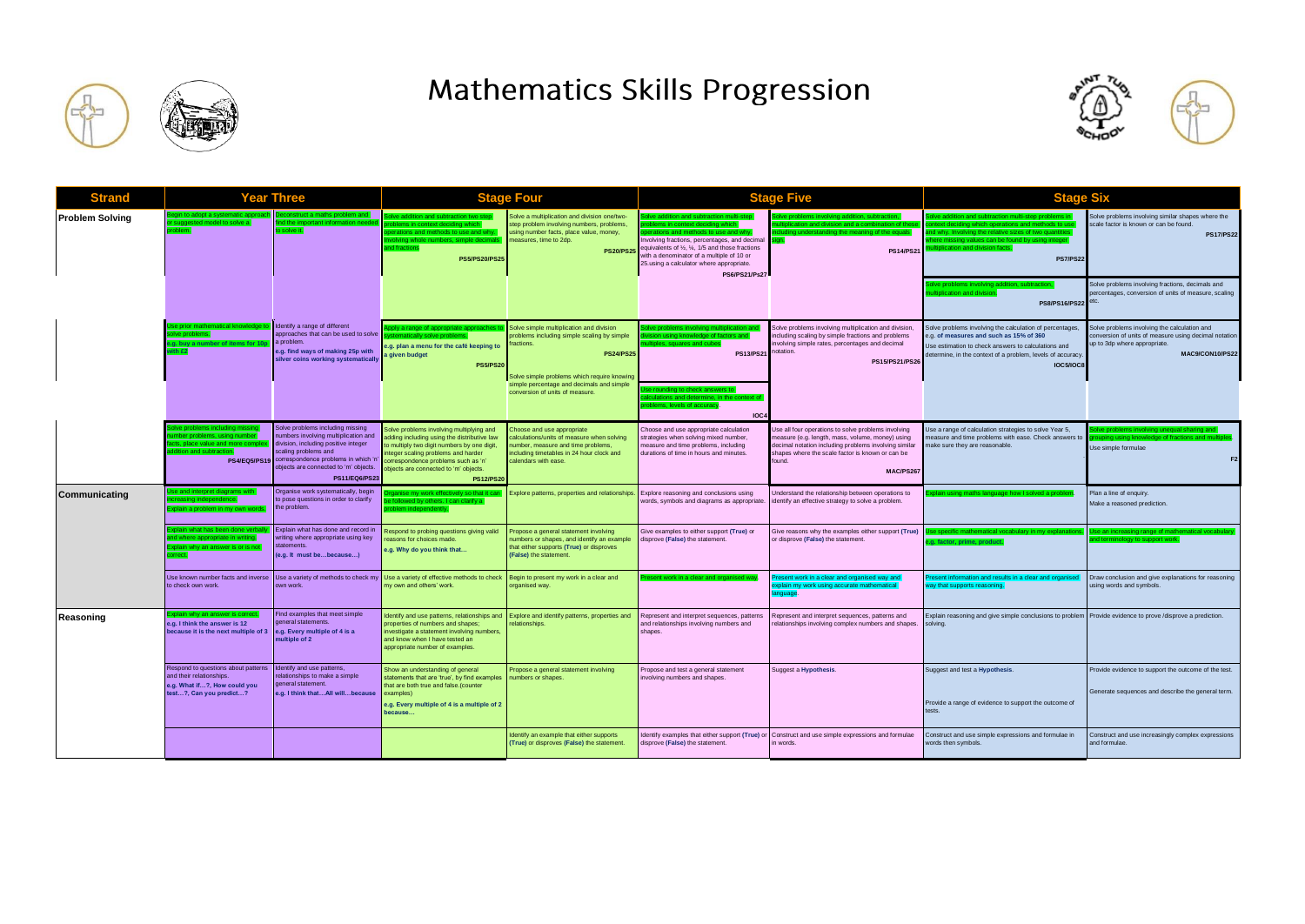| <b>Number and Place</b><br>Value  | ead, write, order, count, and<br>ompare numbers to 1000 in<br>imerals and words.<br>CN3/RW3                                                                      | unt from 0 in multiples of 4, 8, 50<br>$d$ 100.<br>CN <sub>5</sub>                                                                                                                        | lead, write, count and order numbers to<br>eyond 1000 and know the value of the<br>inits.<br>CN4<br>Compare numbers with the same number<br>of decimal place.<br><b>CN!</b>                                                  | Read, write, count and order numbers to<br>100,000 and know the value of the digits.<br>ind 1000 more or less than a given number<br>C9                                                                    | ad, write, count, order and compare<br>mbers to 100,000+ and know the value of<br>e digits.<br>ount in a range of multiples. | illion and know the value of the digits.<br>CN6/RW6/UPV5                                                                                   | Read, write, count, order and compare numbers to 1 Read, write, count, order and compare numbers to 10 million and<br>now the value of the digits.<br>CN7/RW8/UPV7 | s by 10/100/1000                                                                           |
|-----------------------------------|------------------------------------------------------------------------------------------------------------------------------------------------------------------|-------------------------------------------------------------------------------------------------------------------------------------------------------------------------------------------|------------------------------------------------------------------------------------------------------------------------------------------------------------------------------------------------------------------------------|------------------------------------------------------------------------------------------------------------------------------------------------------------------------------------------------------------|------------------------------------------------------------------------------------------------------------------------------|--------------------------------------------------------------------------------------------------------------------------------------------|--------------------------------------------------------------------------------------------------------------------------------------------------------------------|--------------------------------------------------------------------------------------------|
|                                   |                                                                                                                                                                  | nd 10 or 100 more or less than a<br>iven number.<br>CNE                                                                                                                                   | ount in multiples of 6 and 7.                                                                                                                                                                                                | ount in multiples of 6, 7, 9, 25 and 1000.<br>C8/MD                                                                                                                                                        |                                                                                                                              | ount forwards and backwards in steps of powers of<br>en from any given number up to 1 million.<br><b>CN11/MD8</b>                          | count forwards and backwards with positive and negative whole<br>mbers through zero.                                                                               | itify and count forwards and<br>ckwards in common multiples an<br>ne numbers.<br><b>P6</b> |
|                                   | cognise the place value in each<br>ligit of a three digit number and<br>artition in to multiples of 100, 10, 1<br>a range of different ways.<br>UPV <sub>2</sub> | Round three-digit and four-digit<br>umbers to the nearest 10, 100, 1000<br>and give estimates for their sums.                                                                             | cognise the place value of each digit in<br>four-digit numbers, partition in to<br>ultiples of 1000, 100, 10, 1 in a range of<br>lifferent ways<br>UPV <sub>3</sub><br>ound four digit+ numbers to the neares<br>0/100/1000. | Find the effect of dividing a one or two digit<br>number by 10 and 100, identifying the value<br>of the digits in the answer as units, tenths and<br>undreds.<br>UPV4                                      | und six digit+ numbers to the nearest<br>100/1000/10,000/100,000.<br>R <sub>3</sub>                                          | Itiples of 10,000, 1000, 100, 10, 1 in a range of<br>erent ways.                                                                           | bund any whole number to a required degree of accuracy.<br>R5                                                                                                      | und decimals to 3.d.p and position<br>em on a number line.                                 |
|                                   | nd 10 or 100 more or less than a<br>iven number to 1000+.<br>CN                                                                                                  | entify, estimate and represent<br>nbers in different ways.<br>IRE3                                                                                                                        | dentify factors and prime numbers for<br>umbers to 50+.<br>CN<br>stimate and use inverse operations to<br>heck answers to a calculation.<br><b>IOC3/I0C</b>                                                                  | dentify pairs of factors for two-digit numbers.<br>Showing an awareness of prime factors and<br>composite (non-prime numbers).<br>entify, estimate and represent numbers in<br>fferent ways.<br><b>IRE</b> | cognise and describe linear number<br>quences, including those involving fractio<br>nd decimals.<br>a.g. 3, 31/2, 4, 41/2    | duding multiple, factor, square a<br>mbers.(including notation)<br>5/MAC<br>escribe linear number s<br>term-to-term rule in words e.g. add | ise the sequences of triangular numbers, square numbers an<br>e.g. (2) (3).                                                                                        | Recognise, understand and generate<br>umber sequences.<br>e.g. Fibonacci Sequence.         |
|                                   | ount from 0 in multiples of 4.8.50<br>nd 100.<br>MD4 line.                                                                                                       | Use positive and negative numbers in<br>ontext and position them on a number                                                                                                              | Recognise negative numbers and<br>ontinue positive /negative number<br>equences and find missing numbers.                                                                                                                    | Count backwards through zero to include<br>egative numbers<br>C7                                                                                                                                           | bunt forwards and backwards with positive<br>I negative whole numbers through zero.<br>C10                                   |                                                                                                                                            | e negative numbers and calculate intervals across zero.<br><b>CN12</b>                                                                                             | erpret negative numbers in a range of<br>ntexts.                                           |
|                                   | Read Roman Numerals from I to XII.                                                                                                                               | Estimate the answer to a calculation<br>and use the inverse operation to check<br>answers.<br><b>IOC2/10C6</b>                                                                            |                                                                                                                                                                                                                              | ad, write and order Roman numerals to<br>10 (I to C) and know that over time the<br>umber system changed to include the<br>oncept of zero and place value.<br><b>RW</b>                                    | ead Roman numerals to 1000 (M) and<br>ognise years written in Roman numerals.<br>RW7                                         |                                                                                                                                            |                                                                                                                                                                    |                                                                                            |
| <b>Mental Maths</b>               | dd and subtract numbers mi<br>e.g. a three-digit number and one<br>A three-digit number and ten<br>A three-digit number and hundreds<br>MC:                      | dd and subtract mentally.<br>A two-digit number and a single-<br>ligit number<br>Two, two digit numbers                                                                                   | dd and subtract mentally pairs of two-<br>git numbers.<br>e.g. $47 + 58$ , $91 - 35$<br>Recognise and use factor pairs<br>commutatively in mental calculations.<br><b>MC12/P1</b>                                            | e place value. known and derived facts t<br>ply and divide mentally, including<br>tiplying by 0 and 1, dividing by 1 and<br>tiplying together three numbers.<br><b>MC11</b>                                | d and subtract numbers mentally with<br>reasingly large numbers and tenths and<br>e-digit whole numbers and tenths.<br>MC6   | lltiply and divide<br>w number facts.                                                                                                      | Perform mental calculations involving mixed operations and large<br>umbers<br><b>MC7/MC15</b>                                                                      |                                                                                            |
|                                   | ition tables 2x, 4x, 5<br>nd 10x,                                                                                                                                | call multiplication tables 2x, 4x, 5x<br>d 10x, and corresponding division                                                                                                                |                                                                                                                                                                                                                              |                                                                                                                                                                                                            |                                                                                                                              | fultiply integers and those involving decimals by<br>0/100/1000<br><b>MC14</b>                                                             |                                                                                                                                                                    |                                                                                            |
| <b>Addition &amp; Subtraction</b> | dd and subtract two-digit numbers<br>at bridge 10s and 100s.                                                                                                     | Add and subtract numbers up to three<br>ligits using formal written methods of<br>olumn addition and subtraction.<br>WM:<br>Use inverse to estimate and check<br>inswers to calculations. | dd and subtract whole numbers with up<br>o 4 digits using formal written methods of<br>olumn addition and subtraction.<br><b>WM</b>                                                                                          | Add and subtract three digits to1dp using<br>formal written methods of column addition and<br>subtraction.                                                                                                 | I and subtract whole numbers with me<br>an 4+digits, including using formal wr<br>WM.                                        | Add and subtract three digits to2dp using formal<br>written methods of column addition and subtraction.                                    | Solve addition and subtraction multi-step problems, deciding which<br>perations and methods to use and why.<br><b>PS7/PS22</b>                                     | lge of the order of operat<br>MC8/001                                                      |
|                                   | Add near multiples of 10 when adding<br>two or three-digit number.                                                                                               | Identify and use addition and<br>subtraction complements of 200.<br>$e.g. 150 + 50 = 200$<br>$200 - 150 = 50$                                                                             | lentify and use addition and subtraction<br>mplements of 500.<br>$e.g.350 + 150 = 500$<br>$500 - 150 = 350$                                                                                                                  | Identify and use addition and subtraction<br>complements of 500+<br>$e.g. 550 + 150 = 700$<br>$600 - 150 = 450$                                                                                            | itify and use addition ar<br>nts of 100<br>$.650 + 350 = 10$<br>$0 - 650 = 350$                                              | alculate decimal<br>e.g. $6.8 + 3.2 = 10$<br>$10 - 6.8 = 3.2$                                                                              | alculate decimal complements.<br>$(e.g. 63.8 + 36.2 = 100)$<br>$100 - 63.8 = 36.2$                                                                                 | dentify a range of comparative<br>(e.g. whole numbers and fractions)                       |
|                                   | Count from any given number in<br>whole number and decimal steps.                                                                                                | Add using decimal notation up to 2<br>decimal places.                                                                                                                                     | Extend counting beyond zero when<br>counting backwards and relate numbers<br>to their position on a number line.                                                                                                             | ind the difference between a positive and a<br>negative number or two negative numbers in<br>context.                                                                                                      | dd using negative numbers.                                                                                                   | Add and subtract negative numbers.                                                                                                         | Use inequalities.<br>$(e.g. -3 > -5, -5 < -3)$                                                                                                                     | Calculate simple algebraic equations.<br>$(e.g. 2n + n = 9)$                               |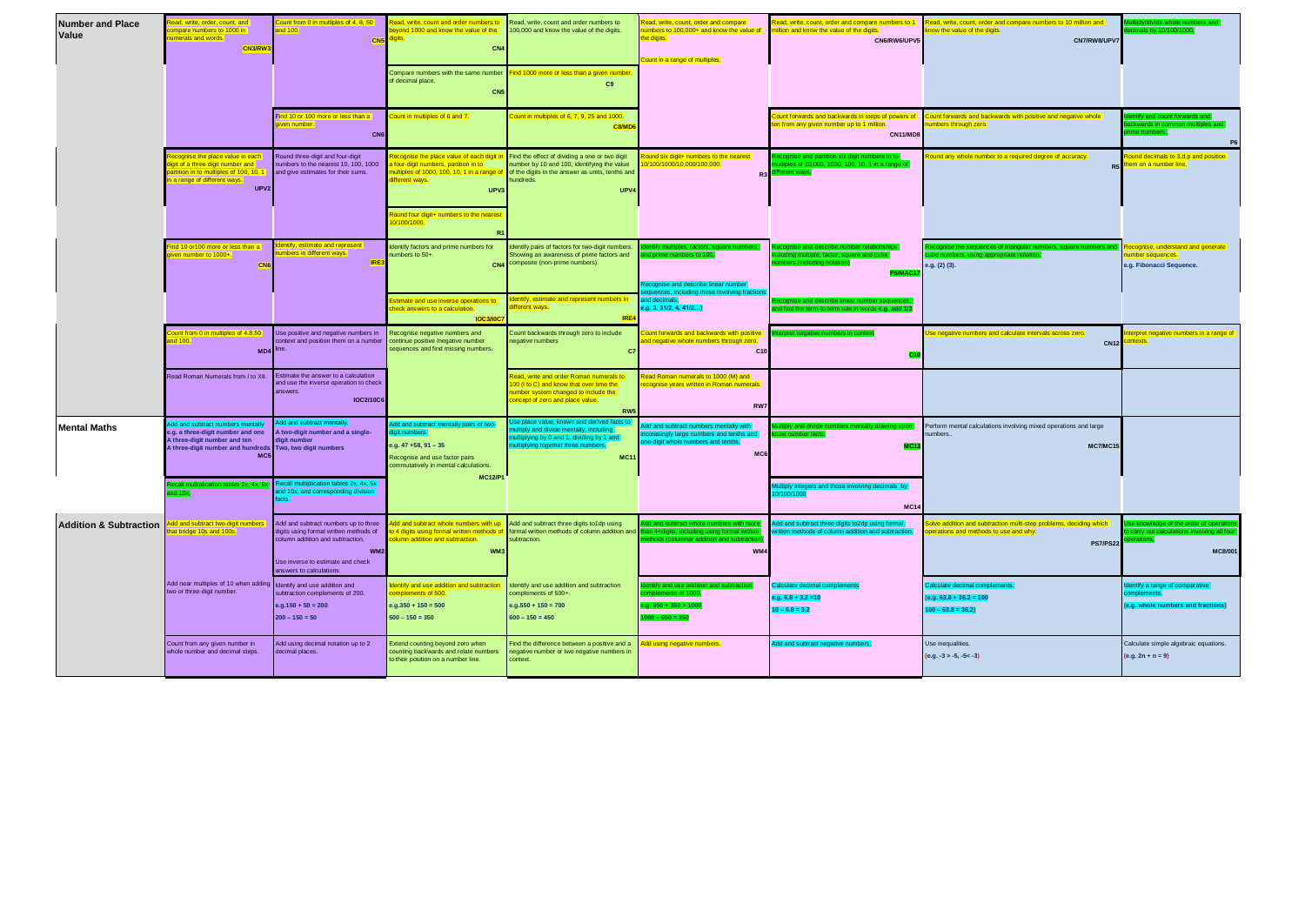| <b>Multiplication &amp;</b><br><b>Division</b>  | Vrite and calculate stateme<br>ation and divisio<br>sing multiplication tables,<br>cluding two-digit numbers tim<br>ne-digit numbers. Using menta<br>and formal written methods.                                                  | ecall and use the multiplication and div<br>icts for 4x. 8x. 3x. 6x multiplica<br>e.g. $36 \div 6 = 6$ , $6 \times 6 = 36$<br>$72 \div 8 = 9, 9 \times 8 = 72$<br>M <sub>D5</sub> | tecall and use the multiplication and<br>ivision facts for 7x, 8x and 9x.<br>$(e.g. 63 ÷ 9 = 7, 9 × 7 = 63)$                          | se knowledge of multiplication facts and<br>prresponding division for 2x to 12x tables to<br>ultiply and divide.<br>MD7                                                                                                                                                 | ount forwards and backwards in steps of<br>wers of ten from any given number up to 1<br>llion<br><b>CN11/MD8</b>    | cognise and describe number relationships<br>ding multiple, factor, square and cube<br>mbers.(including notation)<br><b>P5/MAC17</b>                                                                               | Multiply HTU x TU including problem solving and<br>calculator methods.                                                                                                          | Multiply HTU x HTU including problem solving and<br>calculator methods.                                                                                                           |
|-------------------------------------------------|-----------------------------------------------------------------------------------------------------------------------------------------------------------------------------------------------------------------------------------|-----------------------------------------------------------------------------------------------------------------------------------------------------------------------------------|---------------------------------------------------------------------------------------------------------------------------------------|-------------------------------------------------------------------------------------------------------------------------------------------------------------------------------------------------------------------------------------------------------------------------|---------------------------------------------------------------------------------------------------------------------|--------------------------------------------------------------------------------------------------------------------------------------------------------------------------------------------------------------------|---------------------------------------------------------------------------------------------------------------------------------------------------------------------------------|-----------------------------------------------------------------------------------------------------------------------------------------------------------------------------------|
|                                                 | Count from 0 in multiples of<br>8.50 and 100.<br>M <sub>D4</sub>                                                                                                                                                                  | Recall the doubles of two-digit numbers and<br>use these to calculate doubles of multiples of<br>10 and 100.                                                                      | Multiply a decimal by 10.<br>e.g. 42.9 x 10                                                                                           | Multiply and divide a decimal by 10.<br>e.g. 42.9 x 10                                                                                                                                                                                                                  | fultiply a decimal to 2.d.p by 10 and 100<br>e.g. 36.23 x 10                                                        | ultiply and divide whole numbers and those<br>nvolving decimals by 10, 100 and 1000.                                                                                                                               | Work out decimal calculations using related multiplication<br>facts<br>$(e.g. 0.8 \times 7 = 5.6)$                                                                              | Multiply decimals up to 2. D. p. by a one-digit number                                                                                                                            |
|                                                 | Recall the doubles of all numbers<br>to 100+.<br>Use knowledge of halving to<br>'undo' doubling.                                                                                                                                  |                                                                                                                                                                                   |                                                                                                                                       |                                                                                                                                                                                                                                                                         |                                                                                                                     |                                                                                                                                                                                                                    |                                                                                                                                                                                 |                                                                                                                                                                                   |
|                                                 | Use Expanded Grid method to<br>represent and solve multiplication<br>problems.                                                                                                                                                    | Use the Grid method to multiply a two digit<br>number by a one digit number.                                                                                                      | ltiply/divide a two-digit and three-digit<br>number by a one digit number using<br>formal layout.<br>WM7                              | Multiply/ divide a four digit numbers by a two-<br>digit number.                                                                                                                                                                                                        | tend methods to the multiplication of a two-<br>digit number by a two-digit number,<br>e.g. 16 x25)                 | Aultiply/divide a four digit number by a one or two<br>digit number using formal written method.<br>ong multiplication and short division and interpret<br>nainders appropriately)                                 | livide a four-digit number by a two-digit number using<br>ormal written method of short and long division and<br>terpret remainders as whole number remainders.<br><b>WM 11</b> | vide a four- digit number by a two-digit number<br>here there the remainder is a fraction or by<br><b>WM11</b>                                                                    |
|                                                 | Write and calculate statements<br>for multiplication and division<br>using multiplication tables,<br>including two-digit numbers times<br>one-digit numbers. Using mental<br>progressing to formal written<br>ethods.<br>MC10/WM6 |                                                                                                                                                                                   | Identify factors and prime numbers for<br>numbers to 50+.                                                                             | Recognise and use factor pairs and<br>commutativity in mental calculations.<br><b>MC12/P1</b>                                                                                                                                                                           | dentify multiples and factors including finding.<br>Ill factor pairs of a number and common<br>ctors of two number. | Know and use vocab of prime numbers, prime factors<br>nd composite (non-prime numbers)<br>stablish whether a number up to 100 is a prime<br>mber and recall prime numbers up to 19.                                | factors, common multiples and prime                                                                                                                                             | press a two digit number as a product of prime<br>(e.g. understand that 48 can be expressed as $2 \times 2$<br>$x 2 x 2 x 3$ or 2 to the power of $4 x 3$ )                       |
|                                                 | Recall the halves of odd and even<br>numbers to 50+<br>e.g. half of 27 is 13.5                                                                                                                                                    | Recall the halves of numbers to 100+<br>e.g. half of 36.5 is 18.25                                                                                                                | Count in multiples of 6, 7, 9, 25 and 1000.<br>C8/MD6                                                                                 | Multiply and divide integers by 10/100/1000.                                                                                                                                                                                                                            | Multiply and divide integers by<br>10/100/1000/10.000.                                                              | lultiply integers and those involving decimals by<br>0/100/1000<br><b>MC14</b>                                                                                                                                     | ultiply one-digit numbers up to 2 d.p. by whole numbe<br>MDF3/MDD2                                                                                                              | cognise and use square and cube numbers and<br>notation for square and cubed numbers.                                                                                             |
|                                                 | <b>Use Partitionin</b><br>e.g. $28 \div 2 = 14$<br>$20 \div 2 = 10$<br>$8 \div 2 = 4$                                                                                                                                             | Use knowledge of the doubles of two-digit<br>numbers to derive the halves of multiples of 10<br>and 100.<br>Use apparatus to model division calculations<br>with remainders.      | Derive and recall division facts for 2, 5,<br>and 10 up to 1000+.                                                                     | dentify the doubles and corresponding halves<br>of two-digit numbers                                                                                                                                                                                                    | uble and halve whole numbe<br>a. double 126 is 63, half of 320 is 160                                               | Multiply /halve decimals.<br>e.g. $26.5 \times 3 = 79.5$                                                                                                                                                           | Work out decimal calculations using related division facts<br>$(e.g. 4.8 \div 6 = 0.8.)$                                                                                        | Work out decimal calculations to 2. D. p. using related<br>division facts<br>$(e.g. 29.2 \div 8 = 3.65)$                                                                          |
| <b>Written and</b><br><b>Calculator Methods</b> | Use Expanded Grid method to<br>represent and solve multiplication<br>roblems.                                                                                                                                                     | Use the Grid method to multiply a two digit<br>number by a one digit number.                                                                                                      | can use inverses in number problems<br>(e.g. I think of a number, double it and<br>add 5. The answer is 35. What is the<br>number?).  | Solve problems involving multiplying and<br>adding including distributive law to multiply<br>two digit numbers by one digit and integer<br>scaling problems, and harder correspondence<br>problems, such as 'n' objects are connected<br>to 'm' objects.<br><b>PS12</b> | se the order of operations, including<br>ackets.                                                                    | Complete balancing equations with all four<br>operations.<br>$(e.g. 700 \div 10 = 52 + P)$                                                                                                                         | Use the commutative e.g. $95 + 86 = 86 + 95$ associative<br>e.g. $25 + 17 + 18 = (25 + 17) + 18$ and distributive e.g. 2 (P $6 = 5$ )<br>$+ 2$ ) = 2P + 4 laws.                 | Use brackets and inverses effectively (e.g. $(24 + P) \div$                                                                                                                       |
|                                                 | Add and subtract numbers up to<br>three digits using formal written<br>methods of column addition and<br>subtraction                                                                                                              | Add and subtract numbers up to three digits<br>sing the most appropriate method                                                                                                   | Multiply and divide four and five digit<br>numbers.<br>Read a calculator display in the context of<br>money.<br>(e.g. 12.5 as £12.50) | Use formal written methods of short<br>multiplication and short division with exact<br>answers.                                                                                                                                                                         | ltiply numbers up to 4 digits by a one or<br>ncluding long multiplication for two-digit<br>umbers.<br>WM8           | Divide numbers up to 4 digits by a one digit number<br>two digit number using formal written method using formal written method of short division and<br>nterpret remainders appropriately for the context.<br>WM9 | fultiply multi-digit numbers up to 4 digits by a two-digit<br>whole number using the formal written method of long<br>multiplication.<br><b>WM10</b>                            | vide a four-digit number by a two-digit number<br>ing formal written method of short and long division<br>and interpret remainders as whole number<br>remainders.<br><b>WM 11</b> |
|                                                 |                                                                                                                                                                                                                                   |                                                                                                                                                                                   |                                                                                                                                       |                                                                                                                                                                                                                                                                         | Use a calculator to calculate percentages                                                                           | Use a calculator to find missing numbers including<br>decimals.                                                                                                                                                    | Use a calculator to add/subtract/ multiply/divide whole<br>numbers and decimals up to 2 places.                                                                                 | se written division methods in cases where the<br>answer has up to 2dp.<br>DM12/MDD6                                                                                              |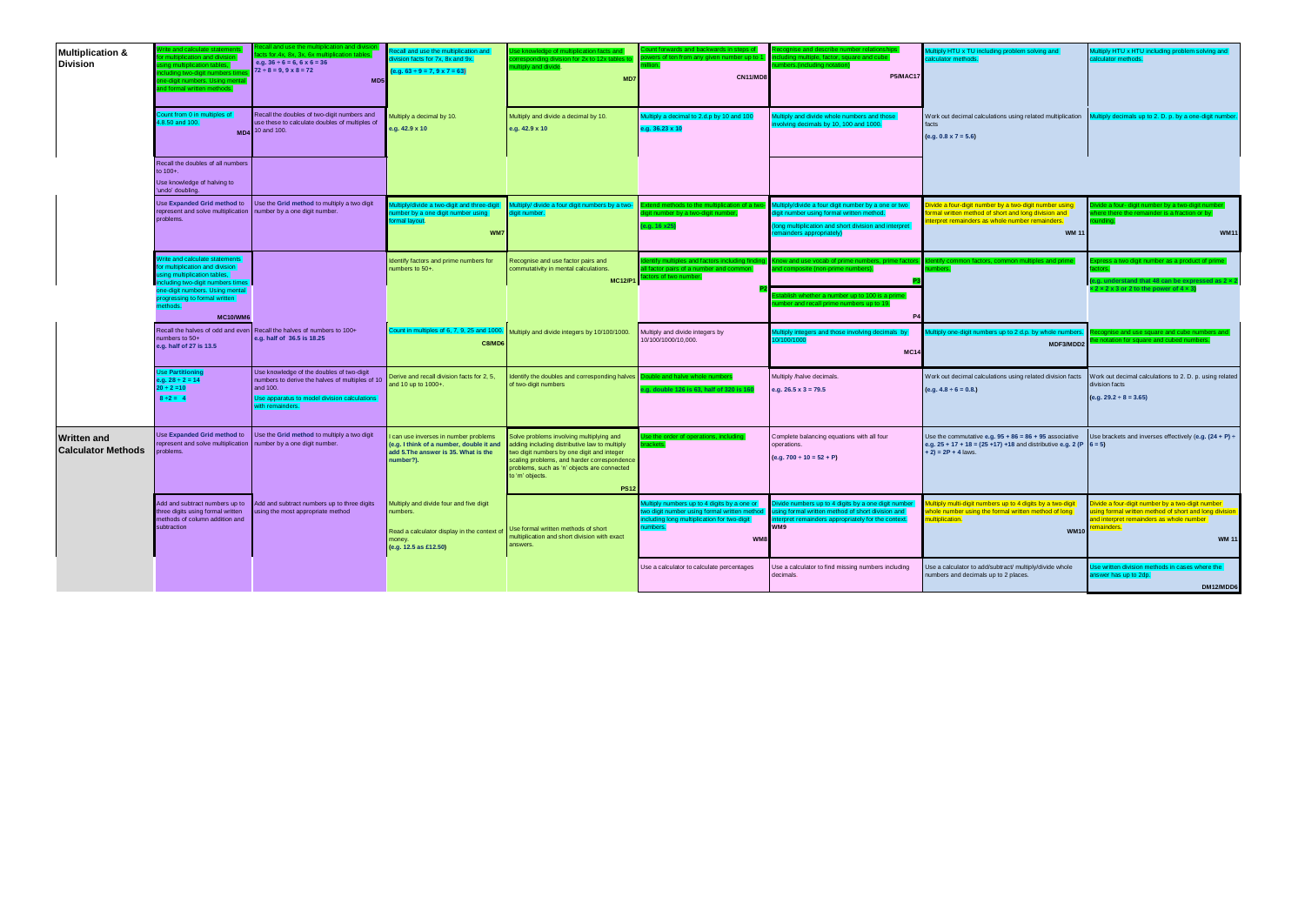| Fractions, Decimals,<br>percentages | Read and write proper fractions,<br>recognise that the denominator is the same denominator within one whole<br>parts of the whole and the numerator<br>as the number of parts.            | Add and subtract fractions with the<br>e.g. $4/6 + 1/6 = 5/6$<br>ASF1<br>Compare and order unit fractions an<br>fractions of the same denominators.<br><b>COMF1</b>                    | dd and subtract a range of unit fractions<br>ith the same denominator.<br>ASF <sub>2</sub>                                           | Multiply fractions with the same denominator.                                                                                                                                              | ractions with the sa<br>minator and multiples of the same<br>$q. 5/7 + 4/7 = 9/7$ or 1 and 2/<br>ASF3                                                                                      | tiply and divide fractions with the same                                                                                                                                                                                    | dd and subtract fractions with different denominators<br>and mixed numbers, using the concept of equivale                                                                                                                   | Recall and use equivalences between fractions<br>ecimals and percentages, including in different<br>ntexts.<br>ASF5 e.g. $1/4 = 25\% = 0.25$<br>E12                          |
|-------------------------------------|-------------------------------------------------------------------------------------------------------------------------------------------------------------------------------------------|----------------------------------------------------------------------------------------------------------------------------------------------------------------------------------------|--------------------------------------------------------------------------------------------------------------------------------------|--------------------------------------------------------------------------------------------------------------------------------------------------------------------------------------------|--------------------------------------------------------------------------------------------------------------------------------------------------------------------------------------------|-----------------------------------------------------------------------------------------------------------------------------------------------------------------------------------------------------------------------------|-----------------------------------------------------------------------------------------------------------------------------------------------------------------------------------------------------------------------------|------------------------------------------------------------------------------------------------------------------------------------------------------------------------------|
|                                     | Recognise, find and use fractions of a<br>discrete set of objects, unit fractions<br>and non-unit fractions with small<br>denominations, (e.g. 1/2, 1/3, 1/4 1/16<br>of 12 litres)<br>RF4 | Recognise and use fractions as<br>numbers, unit fractions and non-unit<br>fractions with small denominators<br>RF <sub>6</sub>                                                         | Recognise that hundredths arise when<br>dividing an object by one hundred and<br>dividing tenths by ten.<br>RF7                      | Convert simple improper fractions to mixed<br>fractions.<br>(e.g. 7/2 - 31/2),                                                                                                             | itify, name and write equivalen<br>ctions of a given fraction, represente<br>ually, including tenths and hundredth<br>E <sub>6</sub>                                                       | cognise and convert mixed numbers and impror<br>actions and convert from one form to another and<br>write the mathematical statements greater than 1 as a<br>nixed number.<br>$a. 2/5 + 4/5 = 6/5 = 11/5$<br>ASF4           | Use common factors to simplify fractions: use comm<br>iples to express fractions in the same denomir<br><b>P7/E10</b>                                                                                                       | convert mixed and improper fractions with different<br>nominators to decimals and percentages.                                                                               |
|                                     | Use diagrams to compare fractions<br>and establish equivalents.<br>Recognise simple equivalents.<br>(Half of a £ is 50p)                                                                  | Recognise and show using diagrams<br>equivalent fractions with small<br>denominators.<br>e.g. $\frac{1}{2}$ = 2/4<br>E                                                                 | Recognise and show families of common<br>equivalent fractions using diagrams.<br>(e.g. 6/8 and %, 70/100 and 7/10)                   | Recognise and write decimal equivalents for %,                                                                                                                                             | ompare and order fractions whose<br>enominators are all multiples of the<br>E5 same number.                                                                                                | fultiply proper fractions and mixed numbers by whol<br>umbers supported by materials and diagrams<br>e.g. $3/4 \times 3 = 9/4$ or 2 and 1/4 or<br>COMF2 $\frac{3 \text{ and } 1}{4 \times 3} = 9$ and $\frac{3}{4}$<br>MDF1 | mpare and order fractions, including fractions>1<br>COMF3                                                                                                                                                                   | iltiply simple pairs of proper fractions, writing the<br>iswer in its simplest form.<br>MDF <sub>2</sub>                                                                     |
|                                     |                                                                                                                                                                                           | Match simple equivalent decimals<br>and fractions, half-0.5, quarter-0.25                                                                                                              |                                                                                                                                      |                                                                                                                                                                                            |                                                                                                                                                                                            |                                                                                                                                                                                                                             |                                                                                                                                                                                                                             | vide proper fractions by whole numb<br>g. $1/3$ divided by $2 = 1/6$<br>MDF4                                                                                                 |
|                                     | Count up and down in10ths and find<br>1/10 <sup>th</sup> of a quantity.                                                                                                                   | Count up and down in tenths and<br>recognise that tenths arise from<br>CF2 dividing an object into 10 equal parts<br>and dividing one-digit numbers or<br>quantities by 10.<br>CF2/RF5 | any number of tenths or hundredths.<br>E4                                                                                            | Recognise and write decimal equivalents of Divide a one or two-digit number by 10 or100,<br>dentifying the value of the digits in the answer as<br>ones, tens and hundredths.<br>UPV4/MDD1 | the nearest whole number and to one<br>lecimal place.                                                                                                                                      | Round decimals to two decimal places to <b>Recognise and use thousandths and relate them to</b><br>tenths, hundredths and decimal equivalents.<br>UPV6/RF8/E                                                                | Solve problems that require answers to be rounded to<br>specified degrees of accuracy.<br><b>R6/RID:</b>                                                                                                                    | dentify the value of each digit in numbers given 3dp<br>and multiply and divide numbers by 10, 100, 1000<br>giving answers up to three decimal places.<br>UPV/CD37/MDD3/MDD4 |
|                                     |                                                                                                                                                                                           |                                                                                                                                                                                        | ound decimals with one decimal place to<br>he nearest whole number and count up<br>and down in 100ths.<br>R2/CF3/RID                 | Compare numbers with the same number of<br>decimal places (2dp)<br><b>CN5/CD1</b>                                                                                                          | lead, order, compare and write decima<br>umbers as fraction.<br>$.9.0.71 = 71/100$                                                                                                         | tead, write, order and compare numbers with up to<br>hree decimal places.<br>CD <sub>2</sub>                                                                                                                                | Multiply one-digit numbers up to 2 d.p. by whole numb<br>MDF3/MDD                                                                                                                                                           |                                                                                                                                                                              |
|                                     | Use £ and p notation.<br>e.g. £2.10 + 31p=                                                                                                                                                | Add and subtract amounts of money<br>giving change using both £ and p.<br>MAC15                                                                                                        | Estimate, compare and calculate amounts<br>CE7/MAC5<br>Find 50%, 20% 10% and know the<br>equivalent fractions.                       | Find simple percentages e.g. 10%, 25%, 50%,<br>of money giving change using both £ and p. 75% of quantities and percentages e.g. 30%,<br>60% of quantities (multiples of ten).             | ecognise that the % symbol relates to<br>umber of parts per hundred'.                                                                                                                      | and as a decimal                                                                                                                                                                                                            | Write percentages as a fraction with denominator 100, Solve problems involving the calculation of percentages<br>(e.g. of measures, such as 15% of 360) and the use of<br>E9 percentages for comparison.<br>RP <sub>2</sub> | sociate a fraction with division and calculate<br>lecimal fraction equivalents, (e.g. 0.375) for a simple<br>action (for example 3/8)<br>MC16/E11/MDD5                       |
| Algebra                             | Find missing numbers with HTU<br>using addition and subtraction.                                                                                                                          | Find missing numbers with HTU<br>using multiplication.                                                                                                                                 | Find missing numbers with ThHTU<br>including multiplication.                                                                         | Complete balancing calculations including<br>division. $\Delta$<br>e.g. 18 + = 120+ 6                                                                                                      | Use symbols to represent an unknown<br>number or variable<br>e.g. 3n=30 n=10                                                                                                               | Express missing number problems algebraically.                                                                                                                                                                              | Express missing number problems algebraically.<br>EQ8<br>Find pairs of numbers that satisfy number sentences<br>involving two unknowns.                                                                                     | Find all possible combinations of two variables.<br><b>EQ10</b><br>Recognise when it is possible to use formulae for<br>area and volume of shapes.                           |
|                                     |                                                                                                                                                                                           |                                                                                                                                                                                        |                                                                                                                                      |                                                                                                                                                                                            |                                                                                                                                                                                            |                                                                                                                                                                                                                             | $e.g. a + b = b + a$<br>EQ9                                                                                                                                                                                                 | F <sub>3</sub>                                                                                                                                                               |
|                                     | Continue a number-based sequence. Recreate and generate a range of<br>e.g. factors or prime numbers                                                                                       | number sequences.                                                                                                                                                                      | Recognise and continue a complex<br>sequence.<br>e.g. square or triangular-based number:                                             | Continue simple fraction (e.g. halves and<br>quarters) and decimal sequences (e.g.to one<br>decimal place) and find missing numbers.                                                       | Identify complex patterns and make<br>generalisations.                                                                                                                                     | Identify patterns in numbers and make own rules.<br>e.g. multiples of 4 are divisible by 2                                                                                                                                  | Generate and describe linear number sequences.                                                                                                                                                                              | Express generalisations using symbols and notation,<br>S4 using simple formulae.                                                                                             |
| <b>Ratio and Proportion</b>         |                                                                                                                                                                                           | Confidently identify the proportion of<br>a quantity, shape or fractions.                                                                                                              | Solve problems involving proportions of<br>quantities.<br>e.g. increase the quantities in a recipe<br>for 2 people to feed 4 people. | Solve problems involving proportions of<br>quantities.<br>e.g. increase the quantities in a recipe for 2<br>people to feed 6 people.                                                       | Reduce a ratio to simplest form and use i<br>n problem solving by multiplying. E.g.<br>given the ingredients in a recipe for 5<br>people, calculate the quantities needed<br>for 8 people. | Solve problems involving similar shapes where the<br>cale factor is known or can be found.                                                                                                                                  | Solve problems involving the relative sizes of two<br>quantities where missing values can be found by using<br>RP3 integer multiplication and divisions.<br>RP <sub>1</sub>                                                 | Solve problems involving unequal sharing and<br>grouping using knowledge of fractions and multiples.<br>RP4                                                                  |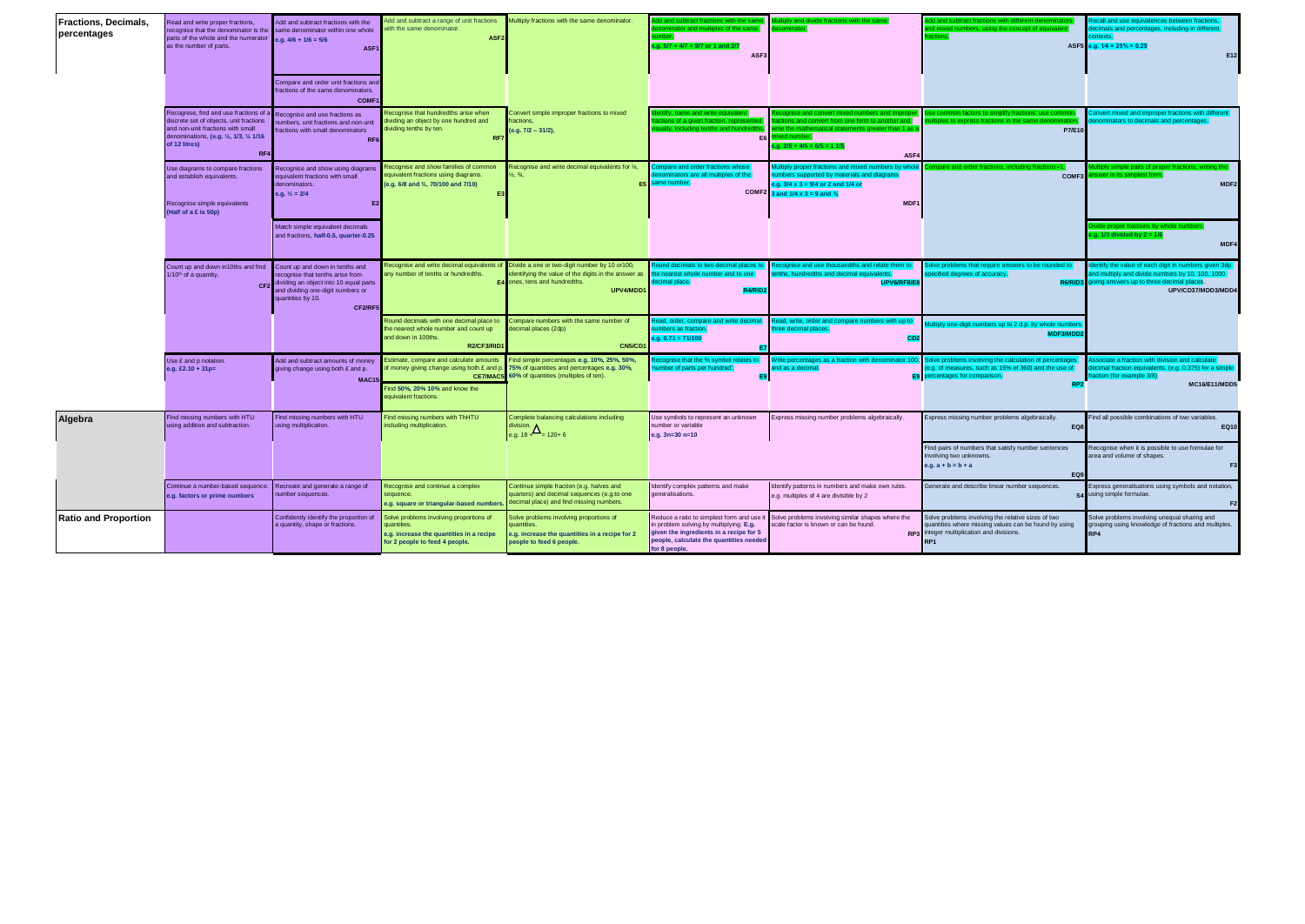| <b>Geometry</b><br><b>Properties of shape</b><br>2D Shapes  | Describe the properties of 2D shapes<br>sing accurate language, including<br>lengths of lines and acute and obtuse<br>angles greater or less than a right<br>leasure the perimeter of simple 2D<br>shapes.<br><b>MAC4</b>         | dentify, draw, make, visualise and<br>scribe properties of rectangles,<br>angles and regular polygons.<br>DC:<br>Recognise right angled, isosceles<br>quilateral and scalene triangles and<br>describe their properties. | Vame and draw polygons from 3 to 12<br>sides and can describe their properties<br>a.g. vertical, horizontal, congruent                                          | Recognise, compare and classify geometric<br>shapes including quadrilaterals and triangles<br>ased on their properties and sizes.<br>e.g. square, rectangle, trapezium.<br>parallelogram, rhombus<br>CC: | Use properties of rectangles to deduce<br>elated facts and find missing lengths and<br>angles.<br><b>EQ7/CC3</b>                                                                                                                                                                       | Draw, classify and describe regular and irregular<br>polygons using their properties, including equal sides<br>ypes of triangles and angles (obtuse, acute, reflex<br>right-angle)<br>CC4   | Compare and classify geometric shapes using their<br>properties and sizes to find unknown angles in any<br>triangles, quadrilaterals and regular polygons.<br>CC <sub>5</sub>                                       | eason about triangles/quadrilaterals. e.g. given the<br>meter and length of one side of an isosceles<br>iangle, I can find the length of all sides                                                                   |
|-------------------------------------------------------------|-----------------------------------------------------------------------------------------------------------------------------------------------------------------------------------------------------------------------------------|--------------------------------------------------------------------------------------------------------------------------------------------------------------------------------------------------------------------------|-----------------------------------------------------------------------------------------------------------------------------------------------------------------|----------------------------------------------------------------------------------------------------------------------------------------------------------------------------------------------------------|----------------------------------------------------------------------------------------------------------------------------------------------------------------------------------------------------------------------------------------------------------------------------------------|---------------------------------------------------------------------------------------------------------------------------------------------------------------------------------------------|---------------------------------------------------------------------------------------------------------------------------------------------------------------------------------------------------------------------|----------------------------------------------------------------------------------------------------------------------------------------------------------------------------------------------------------------------|
|                                                             | Recognise and describe angles as a<br>property of shape or a description of                                                                                                                                                       | entify right angles, recognise how<br>any are needed to make a half turn<br>tree-quarter, full turn etc.<br>$\Delta$ 2<br>Recognise angles that are greater<br>han or less than 90 degrees                               | tecognise acute and obtuse angles.                                                                                                                              | Recognise acute and obtuse angles and compare<br>and order angles up to two right angles by<br>size.(using a protractor)                                                                                 | Know angles are measured in degrees.<br>stimate, recognise and compare obtuse<br>acute and reflex angles.                                                                                                                                                                              | dentifv<br>ingles at a point and one whole turn<br>Angles at a point on a straight line<br>Other multiples of 90 degrees.<br>Draw given angles and measure them in degrees<br>DC            | Use the properties of rectangles to deduce related facts<br>and find missing lengths and angles.<br>Draw 2D shapes using given dimensions and angles<br>DC4                                                         | Recognise angles where they meet at a point, are on<br>a straight line, or are vertically opposite, and find<br>missing angles.<br>A7                                                                                |
|                                                             | Measure the area of squares and<br>ectangles using apparatus                                                                                                                                                                      | Estimate the area of squares and<br>ectangles and then measure<br>accurately                                                                                                                                             | ind the area of a rectilinear shape by<br>counting the squares<br><b>MAC16</b>                                                                                  | Find the area of various sized squares and<br>ectangles by counting / multiplying<br>squares.(Arrays)                                                                                                    | Calc <mark>ulate and compare the area o</mark><br>les (including squares) and<br>cluding standard units square<br>entimetres (cm2) and square metres<br>m2) and estimate the area of irregula<br>hapes.<br>CE8/MAC17                                                                   | Use the formula L x B to find the area of a<br>quare/rectangle. I can solve problems using this<br>formula. E.g. given the area of a square I can find<br>the length of a side              | alculate the area of a triangles and parallelograms.<br>.g. 1/2base x height<br>MAC18<br>se when it is possible to use formulae for the are                                                                         | Draw measure and name the parts of a circle<br>ncluding radius, diameter and circumference. (know<br>that the diameter is twice the radius)<br>ISP7                                                                  |
|                                                             | Measure the perimeter of simple 2D<br>hapes.<br>MAC <sub></sub>                                                                                                                                                                   | <b>Estimate and measure the perimeter</b><br>of squares and rectangles accurately                                                                                                                                        | Measure and calculate the perimeter of a<br>ectilinear shape (including squares) in cm<br>and m.<br><b>MAC</b>                                                  | Perimeter is expressed algebraically as 2(a + b)<br>here a and b are the dimensions of the same                                                                                                          | sure and calculate the perimeter o<br>e rectilinear shanes in cm and<br><b>MAC</b>                                                                                                                                                                                                     | neter of rectangles and related<br>posite shapes using the relations of perimeter o<br>a to find unknown lengths. (Begin to express<br><b>Abraically</b>                                    | cognise that shapes with the same area can have<br>erent perimeters and visa versa.<br><b>MAC10</b>                                                                                                                 | sure and calculate the perimeter of rectilinea<br>$a$ , $2(a + b)$                                                                                                                                                   |
| Geometry<br><b>Properties of Shapes</b><br><b>3D Shapes</b> | Draw and make 3D shapes using<br>odelling materials<br>DC <sub>1</sub><br>Recognise 3D shapes in different<br>rientations and describe their<br>properties using accurate language<br>ncluding lengths of lines and angles<br>DC: | entify, draw, make, visualise and<br>scribe properties of 3D shapes,<br>e.g. a cone, cube, cuboid, triangular<br>ism, triangular /square based<br>vramid.<br>DC <sub>1</sub>                                             | Recognise increasingly complex 3D<br>hapes.<br>e.g. tetrahedron, dodecahedron                                                                                   | isualise a cube or cuboid from its net and<br>onstruct.                                                                                                                                                  | dentify 3D shapes, including cubes and<br>other cuboids from 2D representations.                                                                                                                                                                                                       | Jse construction kits to make basic 3D nets and<br>hapes.<br>ISP5 e.a .cube, cuboid                                                                                                         | Jse construction kits to make 3D nets and shapes.<br>e.g cube, triangular prism, triangular/square based<br>pyramid                                                                                                 | ecognise, describe, measure and construct 3D<br>hapes including their nets.<br>e.g cube, triangular prism, triangular/square<br>ased pyramid<br>ISP6/DC5                                                             |
|                                                             |                                                                                                                                                                                                                                   |                                                                                                                                                                                                                          |                                                                                                                                                                 |                                                                                                                                                                                                          | Estimate volume and capacity<br>e.g. using 1 cm cubed blocks to build<br>ubes and cuboid, and using water.<br>CES                                                                                                                                                                      | Use the mathematical formulae for the volume of a<br>ube or cuboid.<br>.g. Volume = Base Area x Height                                                                                      | Recognise when it is possible to use formulae for the<br>olume of shapes.<br><b>MAC20</b><br>Calculate, estimate and compare the volume of cubes<br>and cuboids using standard units<br>a.g. $cm3$ and $m3$<br>CE10 | Calculate, estimate and compare the volume of cuber<br>ind cuboids using standard units, extending to other<br>e.g. $cm3$ and $m3$<br><b>P8/CE10/MAC19</b>                                                           |
| Position, Direction and<br><b>Movement</b>                  | lentify horizontal and vertical lines<br>ind pairs of perpendicular and<br>arallel lines                                                                                                                                          | Draw lines of symmetry in simple<br>hapes and recognise shapes with no                                                                                                                                                   | omplete a simple symmetric figure with<br>spect to a specific line of symmetry, e.g.<br>arallel or perpendicular to one side.etc.<br>D <sub>C</sub>             | dentify lines of symmetry in 2-D shapes<br>resented in different orientations<br>ISP4                                                                                                                    | Use a grid to plot the reflection of a<br>imple shape in a mirror line at 45<br>degrees.                                                                                                                                                                                               | Use a grid to plot the reflection of complex shapes in<br>mirror line at 45 degrees.                                                                                                        | Reflect a 2D shape in an oblique mirror line movement<br>where the shape does not cross the mirror line.                                                                                                            | Reflect a 2D shape in an oblique mirror line<br>movement where the shape does/does not cross the<br>nirror line                                                                                                      |
|                                                             | Draw the reflection of a shape in a<br>vertical/horizontal mirror line where<br>the line touches the sides of the<br>shape.                                                                                                       | Draw the reflection of a shape in a<br>vertical/horizontal mirror line which<br>does not touch the sides of the<br>hape                                                                                                  | Reflect a shape in a diagonal mirror line<br>which runs along the side of the shape.                                                                            | Reflect a shape in a diagonal mirror line where<br>the line does not touch the shape                                                                                                                     | Complete a shape, e.g. rectangle which<br>has two sides drawn at an oblique angle<br>on a grid.                                                                                                                                                                                        | dentify, describe and represent the position of a<br>shape following a reflection or translation using the<br>appropriate language knowing that the shape has not<br>changed.<br><b>PDM</b> | Draw and translate simple shapes on the coordinate's<br>plane, and reflect them in the axes.<br><b>PDM</b>                                                                                                          | Describe positions on the full coordinate grid (all four<br>uadrants)<br>ranslate and draw simple shapes on the co-ordinate<br>lane and reflect them in the axes.                                                    |
|                                                             | Recognise that 2 right angles make a<br>alf turn, three right angles make<br>ree quarters of a turn and four<br>ake a complete turn.<br>Recognise angles as a description of<br>tum                                               | Identify whether angles are greater<br>han or less that a right angle.<br>ecognise that a straight line. (180<br>egrees) is equivalent to two right<br>ngles (90 degrees)                                                | live directions using 90 degrees /quarter<br>ms, 180 degree half turns and 360<br>egree full turns.                                                             | escribe movements between two positions as<br>ranslations of a given unit to the left/right,<br>p/down.<br>PDM <sub></sub>                                                                               | Recognise the order of rotation symmetry                                                                                                                                                                                                                                               | Rotate a shape about its centre or vertex.                                                                                                                                                  | Rotate shapes through 90° and 180° where the<br>novement centre of rotation is the centre of the shape.                                                                                                             | Rotate shapes through 90 and 180 degrees, where<br>the centre of rotation is the vertex of the shape.                                                                                                                |
|                                                             | Plot points on a grid where the rows<br>and columns are labelled                                                                                                                                                                  | Describe and find the position of a<br>square on a square grid.                                                                                                                                                          | escribe positions on a 2D grid and plot of<br>ordinates in the first quadrant<br><b>PDM</b>                                                                     | Plot specified points and draw sides to complete<br>aiven polvaon<br>PDM                                                                                                                                 | Read and plot coordinates in the two<br>Joper quadrants.                                                                                                                                                                                                                               | Read, describe and plot positions in all four<br>quadrants.<br><b>PDM</b>                                                                                                                   | Find unknown coordinates, given the coordinates of<br>hree vertices a parallelogram, find the fourth.                                                                                                               | Use and interpret coordinates in all four quadrants                                                                                                                                                                  |
| <b>Measure</b><br>Length                                    | leasure, compare, add and subtract<br>math (m/cm/mm)<br>MAC <sub>3</sub>                                                                                                                                                          | Read and record scales accurately<br>where appropriately to the nearest<br>tenth of the unit.<br>(e.g. On a 0-1m scale with 200cm<br>ntervals recognise that half way<br>etween 400cm and 600cm is<br>$0$ cm $)$         | easure, compare, add and subtract.<br>standard metric units and their<br>abbreviations when estimating, measuring<br>and recording length.<br>a.a.mm. cm. m. km | Convert between units of measure in length and<br>eight<br>e.g. mm, cm, m, km<br>CON3<br>Estimate, compare and calculate different<br>neasures including length.                                         | Convert between units of measure in<br>enath with ease.<br>e.g. mm to cm, cm to m, m to km and<br>vice versa<br>CON<br>Measure, compare, multiply and divide<br>CE7 standard metric units and their<br>abbreviations when estimating<br>neasuring and recording length<br>a.mm.cm.m.km | Inderstand and use equivalent imperial/metric units<br>$a \cdot a$ . 8km =5 miles. 1 inch = 2.5 cm.<br>foot = $30cm$ , 1 yard = $90cm$<br>CON8/CON11                                        | Inderstand and use equivalent imperial/metric units<br>$a. 8km = 5 miles. 1 inch = 2.5 cm.$<br>$1$ foot = 30cm, 1 yard = 90cm                                                                                       | Use, read, write and convert between standard units<br>of measure in length using decimal notation up to 3<br>decimal places.<br>e.g. mm to cm, cm to m, m to km, miles and km<br>and vice versa<br>CON <sub>9</sub> |
| <b>Measures</b><br><b>Mass</b>                              | leasure, compare, add and subtract<br>ass (kg/g)<br>MAC <sub>3</sub>                                                                                                                                                              | Read and record scales accurately.<br>where appropriately to the nearest<br>tenth of the unit.<br>e.g. On a 0-1Kg scale with 200g<br>ntervals recognise that half way<br>between 400g and 600g is 500g)                  | leasure, compare, add and subtract<br>standard metric units and their<br>abbreviations when estimating, measuring<br>and recording mass.<br>9.g.mg, g, kg, kilo | convert between units of measure in mass.<br>a.g. g, kg<br>CON:<br>stimate, compare and calculate different<br>neasures including mass.                                                                  | Convert between units of measure in<br>capacity with ease.<br>e.g. g to kg and vice versa<br>CON<br>feasure, compare, multiply and divide<br>CE7 standard metric units and their<br>abbreviations when estimating.<br>measuring and recording mass.<br>e.a.ma. a. ka. kilo             | Understand and use equivalent imperial/metric units<br>$a, a, 1$ ka = 2.2lb, 8oz = 225a<br>CON8/CON11                                                                                       | Understand and use equivalent imperial/metric units.<br>$a.g. 1 kg = 2.2 lb, 8 oz = 225 g$                                                                                                                          | Use, read, write and convert between standard units<br>of measure in mass, using decimal notation up 3<br>decimal places.<br>e.g. g to kg and vice versa<br><b>CON9</b>                                              |